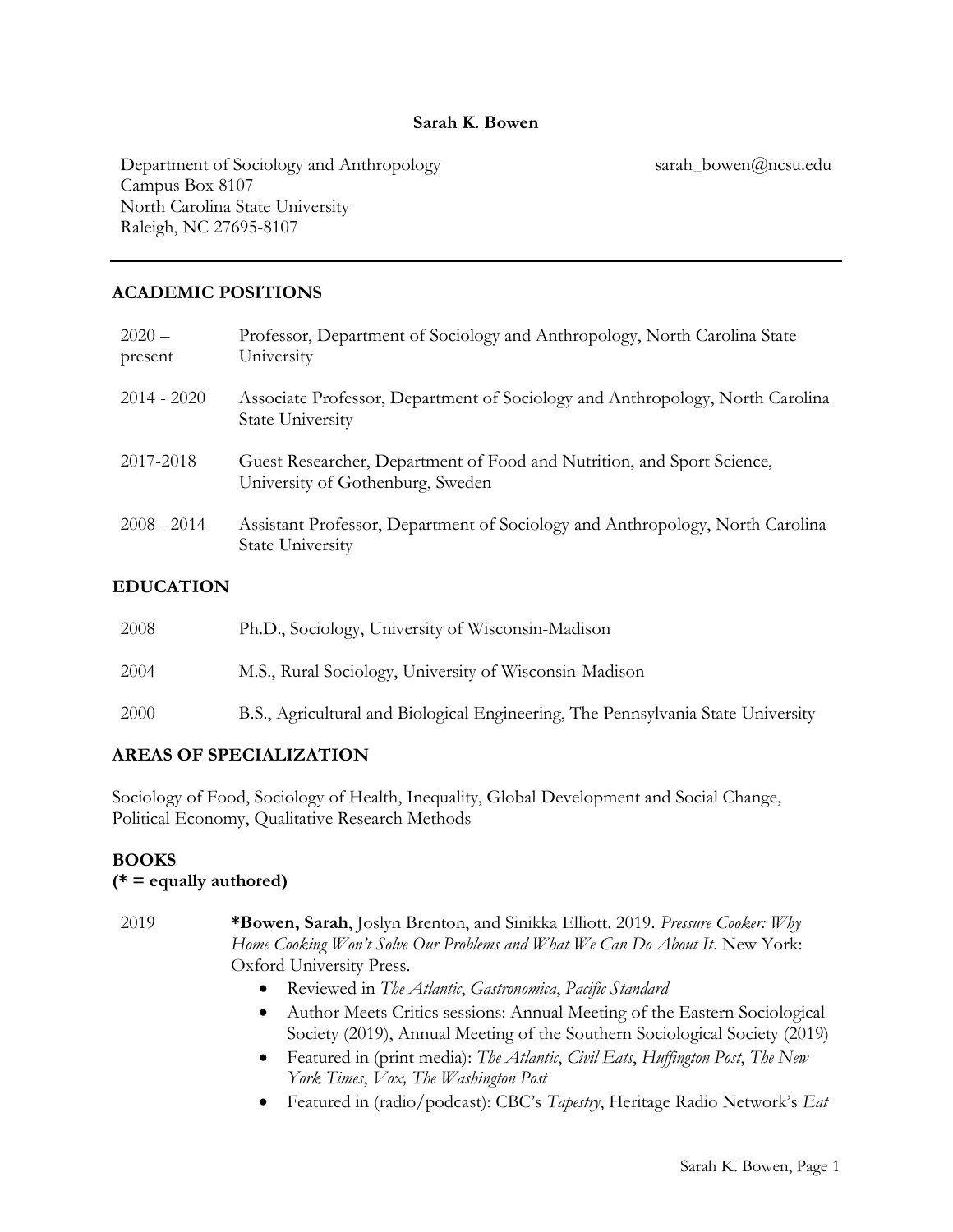Your Words, Mother Jones' Bite, Radio New Zealand's Sunday Morning, Slate's Mom and Dad Are Fighting, Southern Foodways Alliance's Gravy, WHYY's Radio Times, WPR's Central Time, WUNC's The State of Things

2015 **Bowen, Sarah**. Divided Spirits: Tequila, Mezcal, and the Politics of Production. Berkeley: University of California Press.

Winner, Best New Spirits Book, Tales of the Cocktail (2016)

#### PUBLICATIONS IN REFEREED JOURNALS

Note:  $* =$  equally authored,  $# =$  last author because of PI status (according to journal convention), underlined = undergraduate or graduate student at time of submission

| Forthcoming | Annie Hardison-Moody, Lindsey Haynes-Maslow, Jason Bocarro, Jill Kuhlberg,<br>Michael Schulman, Sarah Bowen, Alyssa Anderson, Lauren Morris, and Yvonne<br>Murphy. "Partners at Play: Engaging Parks and Recreation Departments in<br>Extension's Health Promotion Work." Journal of Human Sciences and Extension. |
|-------------|--------------------------------------------------------------------------------------------------------------------------------------------------------------------------------------------------------------------------------------------------------------------------------------------------------------------|
| Forthcoming | Cruz, Angel, Michele Schroeder-Moreno, Ernesto Mendez, Dean Hesterberg,<br>Sarah Bowen, and K.S.U. Jayaratne. "Examining Food Security and Yield Barriers<br>for Smallholder Farmers in El Salvador. Agroecology and Sustainable Food Systems.                                                                     |
| 2020        | Mycek, Mari Kate, Annie Hardison-Moody, J. Dara Bloom, Sarah Bowen, and<br>Sinikka Elliott. "Learning to Eat the 'Right' Way: Examining Nutrition<br>Socialization from the Perspective of Immigrants and Refugees." Food, Culture, &<br>Society 23(1): 46-65.                                                     |
| 2019        | De Master, Kathryn Teigen, James LaChance, Sarah Bowen, and Lillian MacNell.<br>"Terroir in Transition: Environmental Change in the Wisconsin Artisanal<br>Cheese and New England Oyster Sectors." Sustainability 11(10): 2969.                                                                                    |
| 2018        | #Hardison-Moody, Annie, Lillian MacNell, Sinikka Elliott, and Sarah Bowen.<br>"How Social, Cultural, and Economic Environments Shape Infant Feeding for<br>Low-income Women: A Qualitative Study in North Carolina." Journal of the<br>Academy of Nutrition and Dietetics 118(10): 1886-1894.e1.                   |
| 2018        | Johnson, Cassandra, Joseph Sharkey, Mellany Lackey, Linda Adair, Allison Aiello,<br>Sarah Bowen, Wei Fang, Valerie Flax, and Alice Ammerman. "A Systematic<br>Literature Review Relating Food Insecurity to Women's Dietary Outcomes."<br>Nutrition Reviews. DOI: https://doi.org/10.1093/nutrit/nuy042.           |
| 2018        | Wyant, Amanda, and Sarah Bowen. "Incorporating Online and In-Person Book<br>Clubs into Sociology Courses." Teaching Sociology 46(3): 262 - 273.                                                                                                                                                                    |
| 2018        | *Elliott, Sinikka and Sarah Bowen. "Defending Motherhood: Morality,<br>Responsibility, and Double Binds in Feeding Children." Journal of Marriage and<br>Family 80(2): 499-520.                                                                                                                                    |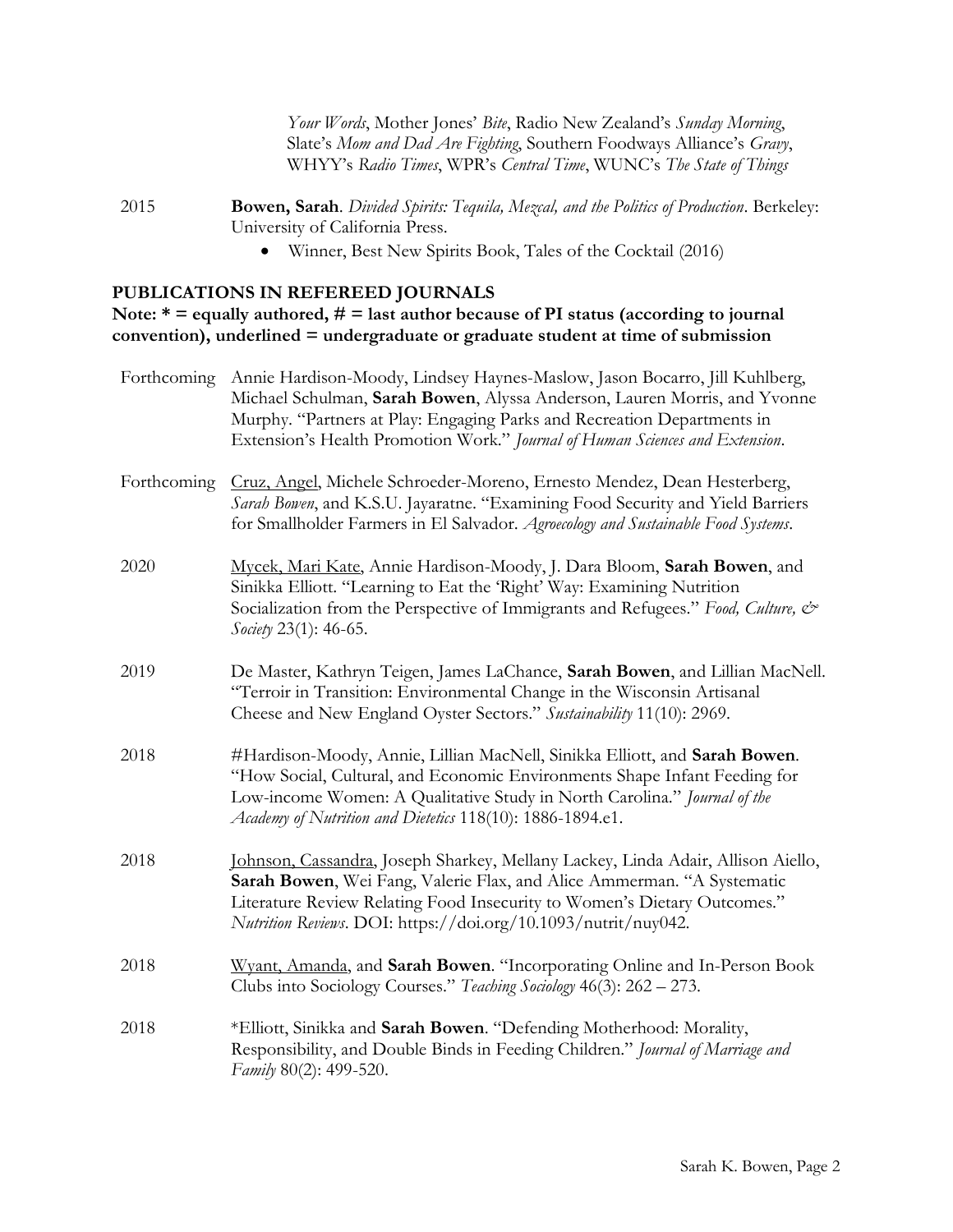| 2017 | Elliott, Sinikka, Josephine Ngo McKelvy, and Sarah Bowen. "Marking Time in<br>Ethnography: Uncovering Temporal Dispositions." Ethnography 18(4):556-576.                                                                                                                                                                                                                |
|------|-------------------------------------------------------------------------------------------------------------------------------------------------------------------------------------------------------------------------------------------------------------------------------------------------------------------------------------------------------------------------|
| 2017 | #MacNell, Lillian, Sinikka Elliott, Annie Hardison-Moody, and Sarah Bowen.<br>"Black and Latino Urban Food Desert Residents' Perceptions of Their Food<br>Environment and Factors That Influence Food Shopping Decisions." Journal of<br>Hunger and Environmental Nutrition. 12:3: 375-393.                                                                             |
| 2017 | #Hardison-Moody, Annie, Michael B. Edwards, Jason N. Bocarro, Anna Stein,<br>Michael A. Kanters, Danielle Marie Sherman, Lori K. Rhew, Willona Marie<br>Stallings, and Sarah Bowen. "Survey of Shared Use Among North Carolina Faith<br>Communities." Preventing Chronic Disease 14. Available online at<br>https://www.cdc.gov/pcd/issues/2017/16_0393.htm.            |
| 2016 | Bowen, Elizabeth, Sarah Bowen, and Anamika Barman-Adhikari. "Prevalence<br>and Covariates of Food Insecurity among Residents of Single Room Occupancy<br>Housing in Chicago." Public Health Nutrition 19(6): 1122-1130.                                                                                                                                                 |
| 2015 | Hardison-Moody, Annie, Sarah Bowen, J. Dara Bloom, Marissa Sheldon, Lorelei<br>Jones, and Brandi Leach. "Incorporating Nutrition Education Classes into Food<br>Pantry Settings: Lessons Learned in Design and Implementation." Journal of<br>Extension 53(6).                                                                                                          |
| 2015 | Jakes, Susan, Annie Hardison-Moody, Sarah Bowen, and John Blevins. "Engaging<br>Community Change: The Critical Role of Values in Asset Mapping." Community<br>Development 46(4): 392-406.                                                                                                                                                                               |
| 2015 | *Gaytán, Marie Sarita, and Sarah Bowen. "Naturalizing Neoliberalism and the<br>De-Mexicanization of the Tequila Industry." Environment and Planning A 47: 267-<br>283.                                                                                                                                                                                                  |
| 2014 | Bowen, Sarah, and Danny Hamrick. "Defining Mexico's Spirit." Gastronomica<br>(Winter 2014): 26-32.                                                                                                                                                                                                                                                                      |
| 2014 | *Bowen, Sarah, and Kathryn DeMaster. "Wisconsin's Happy Cows? Articulating<br>Heritage and Territory as New Dimensions of Quality Production." Agriculture and<br>Human Values 31(4): 549-562.                                                                                                                                                                          |
| 2014 | *Bowen, Sarah, Sinikka Elliott, and <u>Joslyn Brenton</u> . "The Joy of Cooking?"<br>Contexts 13(3): 20-25.<br>Reprinted as: Bowen, Sarah, Sinikka Elliott, and Joslyn Brenton. 2017.<br>"The Joy of Cooking?" In Gender, Sexuality, and Intimacy: A Contexts Reader,<br>edited by Jodi O'Brien and Arlene Stein. Thousand Oaks, California: Sage<br>Publications, Inc. |
| 2014 | Leak, Tashara, Lisa Benavente, L. Suzanne Goodell, Annie Lassiter, Lorelei Jones,<br>and Sarah Bowen. "Perspectives of EFNEP Participants on the Use of Social                                                                                                                                                                                                          |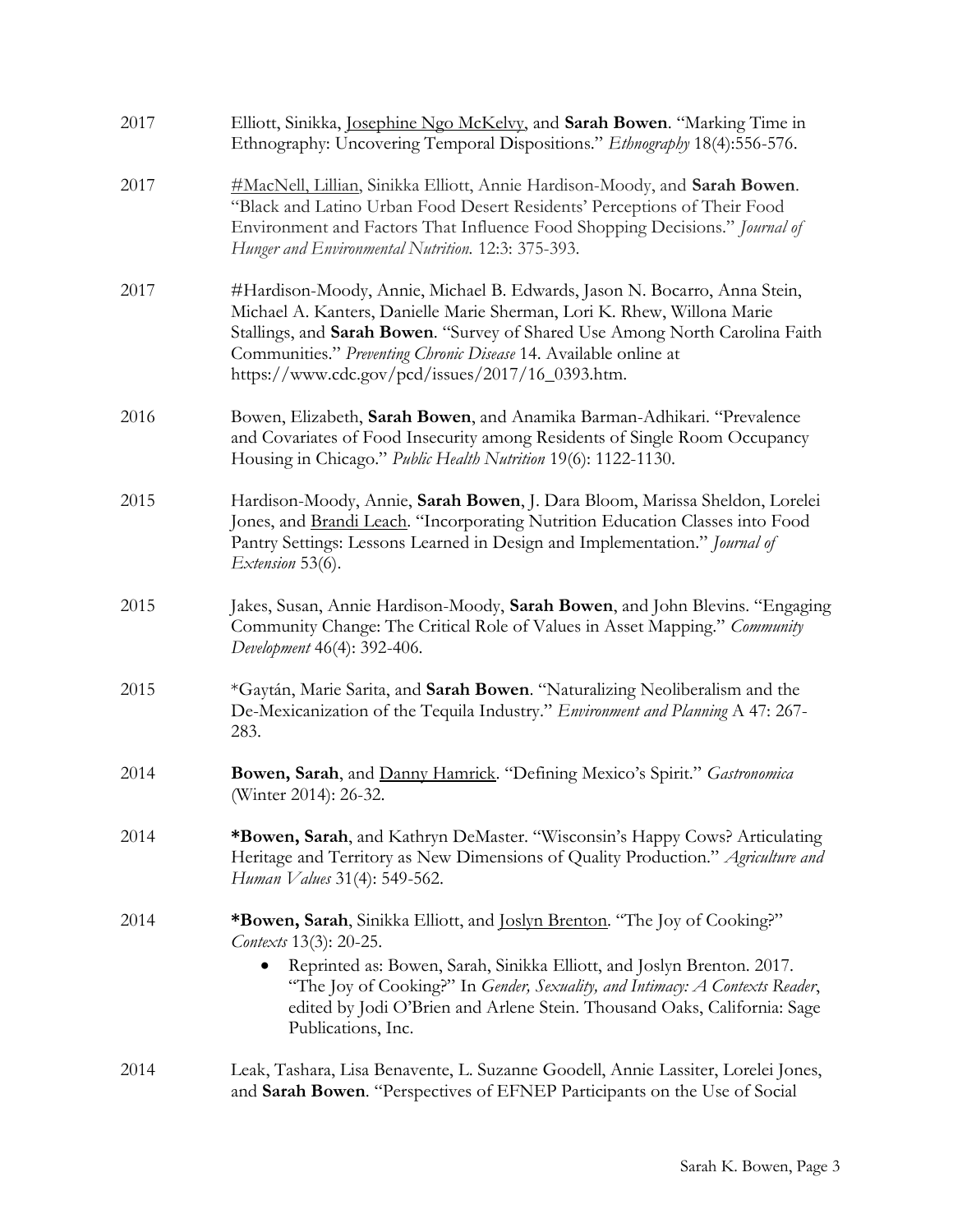|      | Media to Supplement Nutrition Education: Focus Group Findings." Journal of<br>Nutrition Education and Behavior 46(3): 203-208.                                                                                                                                                         |
|------|----------------------------------------------------------------------------------------------------------------------------------------------------------------------------------------------------------------------------------------------------------------------------------------|
| 2014 | Bowen, Sarah, and Tad Mutersbaugh. "Local or Localized? Exploring Franco-<br>Mediterranean Contributions to Alternative Food System Research." Agriculture and<br>Human Values 31(2): 201-213.                                                                                         |
| 2012 | *Bowen, Sarah, and Marie Sarita Gaytán. "The Paradox of Protection: National<br>Identity, Global Commodity Chains, and the Tequila Industry." Social Problems<br>$59(1): 70-93.$<br>Winner, Best Paper in Social Sciences, Mexico Section of the Latin American Studies<br>Association |
| 2012 | Bowen, Sarah. "Las Indicaciones Geográficas, la Globalización, y el Desarrollo<br>Territorial: El Caso del Tequila." Agroalimentaria 18(34): 91-103.                                                                                                                                   |
| 2011 | Bowen, Sarah. "The Importance of Place: Re-Territorializing Embeddedness."<br>Sociologia Ruralis: 51(4): 325-348.                                                                                                                                                                      |
| 2011 | *Bowen, Sarah, and DeMaster, Kathryn. "New Rural Livelihoods or Museums of<br>Production? Quality Food Initiatives in Practice." Journal of Rural Studies 27(1): 73-<br>82.                                                                                                            |
| 2010 | Bowen, Sarah. "Embedding Local Places in Global Spaces: Geographical<br>Indications as a Territorial Development Strategy." Rural Sociology 75(2): 209-243.<br>Winner, Best Student Paper Award, Rural Sociological Society (earlier version)                                          |
| 2010 | Bowen, Sarah. "Development from Within? The Potential for Geographical<br>Indications in the Global South." The Journal of World Intellectual Property 13(2): 231-<br>252.                                                                                                             |
| 2010 | Guy, Kolleen, Amy Trubek, and Sarah Bowen. "Terroir: A French Conversation<br>with a Transnational Future." Contemporary French & Francophone Studies 14(2): 139-<br>148.                                                                                                              |
| 2009 | Bowen, Sarah, and Ana Valenzuela Zapata. "Geographical Indications, Terroir,<br>and Socioeconomic and Ecological Sustainability: The Case of Tequila." Journal of<br>Rural Studies 25(1): 108-119.<br>Top-10 Cited Article Published in Journal of Rural Studies, 2009-2011            |
| 2008 | Bowen, Sarah, and Ana Valenzuela Zapata. Dénominations d'Origine et<br>Durabilité Socioéconomique et Écologique: Le Cas de Tequila." Cahiers Agricultures<br>$17(6)$ : 552-560.                                                                                                        |
| 2008 | Trubek, Amy, and <b>Sarah Bowen</b> . "Creating the Taste of Place in the United<br>States: Can We Learn from the French?" GeoJournal 73(1): 23-30.                                                                                                                                    |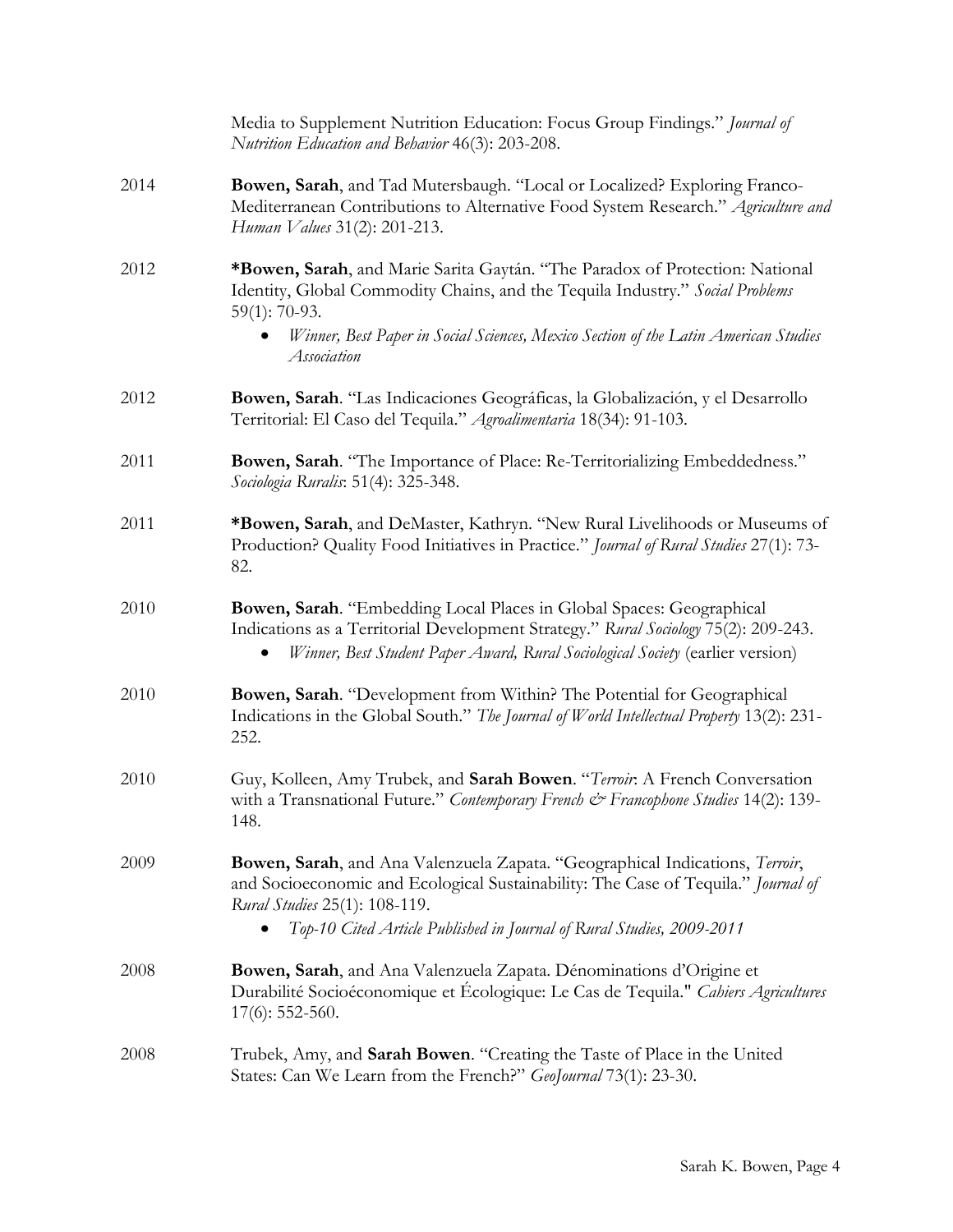| 2007 | Bowen, Sarah, and Peter Gerritsen. "Reverse Leasing and Power Dynamics<br>Among Blue Agave Farmers in Western Mexico." Agriculture and Human Values<br>$24(4): 473-488.$       |
|------|--------------------------------------------------------------------------------------------------------------------------------------------------------------------------------|
| 2006 | Nowak, Pete, Sarah Bowen, and Perry Cabot. "Disproportionality as a<br>Framework for Linking Social and Biophysical Systems." Society and Natural<br>Resources 19(2): 153-173. |
| 2004 | Cabot, Perry, Sarah Bowen, and Pete Nowak. "Manure Management in<br>Urbanizing Settings." Journal of Soil and Water Conservation 59(6): 235-243.                               |

## BOOK CHAPTERS

2019 Martin, Blake, Mari Kate Mycek, Sinikka Elliott, and Sarah Bowen. "Low-Income Mothers and the Alternative Food Movement: An Intersectional Approach." In Feminist Food Studies: Intersectional Perspectives, edited by Barbara Parker, Jennifer Brady, Elaine Power, and Susan Belyea. Toronto, Ontario: Canadian Scholars.

## BOOK REVIEWS

2015 Bowen, Sarah. Review of Weighing In: Obesity: Food Justice, and the Limits of Capitalism, by Julie Guthman. Contemporary Sociology 44(3): 364-65.

#### PUBLICATIONS UNDER REVIEW

| Revise and | <b>Bowen, Sarah</b> , Sinikka Elliott, and Annie Hardison-Moody. "Food, Families, and |
|------------|---------------------------------------------------------------------------------------|
| resubmit   | Inequality: Food insecurity as a Product of a Gendered and Racialized Social          |
|            | Structure." Sociology Compass.                                                        |
| Under      | #Johnson, Cassandra M., Alice S. Ammerman, Linda S. Adair, Allison E. Aiello,         |
| review     | Valerie L. Flax, Sinikka Elliott, and <b>Sarah Bowen</b> . "The Four Dimensional Food |
|            | Insecurity Scale (4D-FIS): Development and Evaluation of an Alternative Food          |
|            | Insecurity Measure." Translational Behavioral Medicine.                               |

#### PUBLIC WRITING

| 2020 | Bowen, Sarah, Annie Hardison-Moody, and Sinikka Elliott. "Want to Fight Rising<br>Food Insecurity? Listen to People Who've Been Hungry." Civil Eats, May 8, 2020.<br>Available at https://civileats.com/2020/05/08/want-to-fight-rising-food-<br>insecurity-listen-to-the-people-whove-experienced-hunger/. |
|------|-------------------------------------------------------------------------------------------------------------------------------------------------------------------------------------------------------------------------------------------------------------------------------------------------------------|
| 2019 | <b>Bowen, Sarah</b> , Sinikka Elliott, and Annie Hardison-Moody. "A Heartbreaking<br>Choice for Moms—Food or a Family's Future. The New York Times, August 21,<br>2019. Available at https://www.nytimes.com/2019/08/21/opinion/public-<br>charge-rule.html.                                                |
| 2019 | Bowen, Sarah, Sinikka Elliott, and Joslyn Brenton. "Why Ditching Processed<br>Foods Won't Be Easy—Barriers to Cooking from Scratch." National Public                                                                                                                                                        |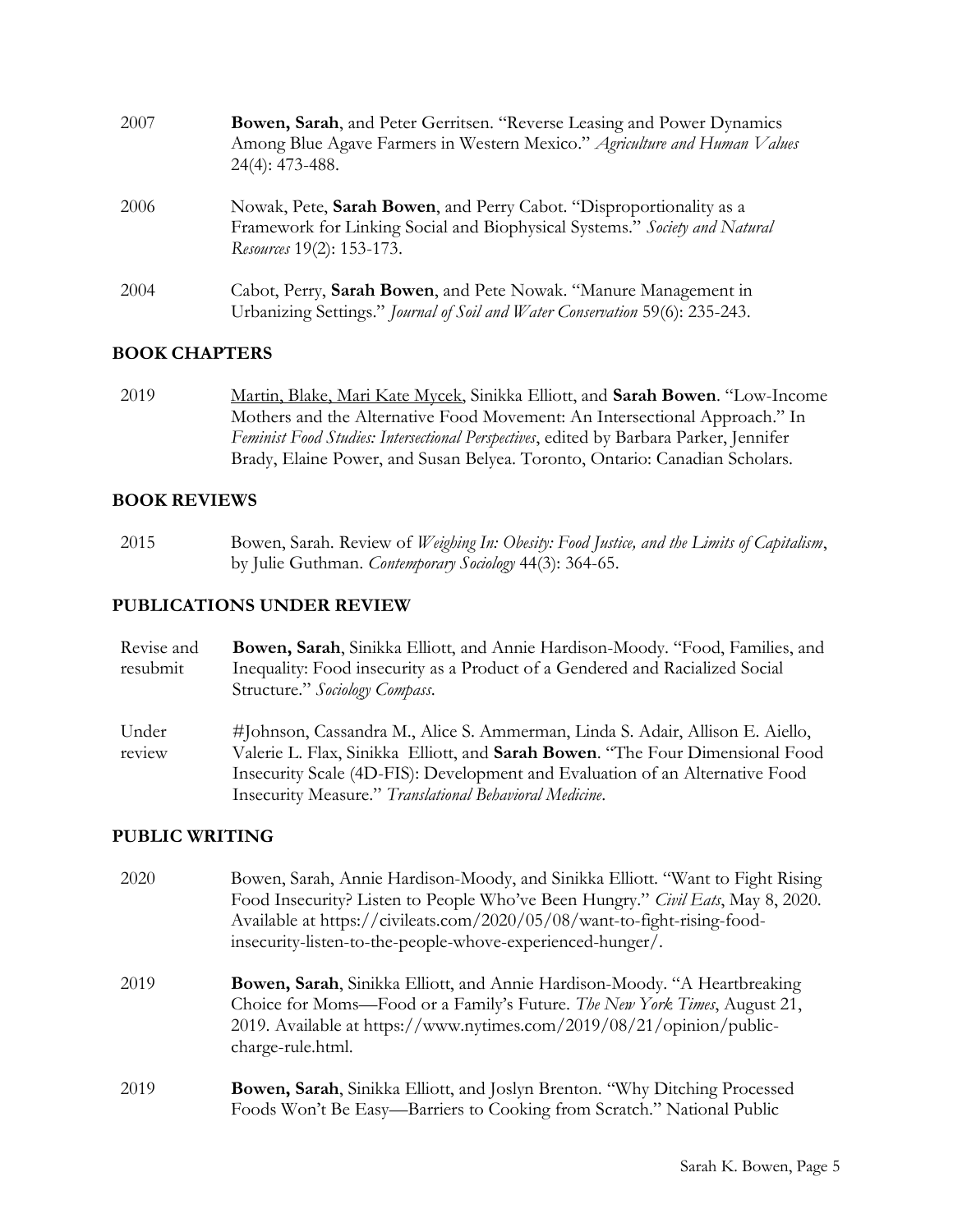|                                    | Radio's The Salt, May 24, 2019. Available at<br>https://www.npr.org/sections/thesalt/2019/05/24/725470305/opinion-why-<br>ditching-processed-foods-wont-be-easy-the-barriers-to-cooking-from-s.                                                                                                        |
|------------------------------------|--------------------------------------------------------------------------------------------------------------------------------------------------------------------------------------------------------------------------------------------------------------------------------------------------------|
| 2019                               | Bowen, Sarah, Sinikka Elliott, and Joslyn Brenton. "How Real Families Use Food<br>Stamps." Politico, April 25, 2019. Available at<br>https://www.politico.com/agenda/story/2019/04/25/food-assistance-programs-<br>snap-funding-000894.                                                                |
| 2018                               | Bowen, Sarah. "To Fix Raleigh's Public Transportation System, Understand How<br>It's Broken." The News & Observer, August 25, 2018.                                                                                                                                                                    |
| 2018                               | Elliott, Sinikka, Sarah Bowen, and Joslyn Brenton. "To Close America's Diet<br>Gap, We Must Recognize Food as a Human Right." The Guardian, July 21, 2018.<br>Available at https://www.theguardian.com/commentisfree/2018/jul/21/us-food-<br>insecurity-human-right.                                   |
| 2018                               | Bowen, Sarah, Sinikka Elliott, and Annie Hardison-Moody. "If Congress Changes<br>Food Stamp Requirements, Kids Will Go Hungry." The New York Times, July 1,<br>2018. Available at https://www.nytimes.com/2018/07/01/opinion/if-congress-<br>changes-food-stamp-requirements-kids-will-go-hungry.html. |
| 2017                               | Bowen, Sarah, and Mark Nance. "Attending the Nobel Prize Ceremony After<br>Trump Snubbed the Winners." The New York Times, December 20, 2017. Available<br>at https://www.nytimes.com/2017/12/20/opinion/nobel-ceremony-trump-<br>snub.html.                                                           |
| 2017                               | Bowen, Sarah, and Sinikka Elliott. "Restricting What Recipients of SNAP<br>Benefits Eat Won't Fix Nutritional Issues. The Hill, February 17, 2017. Available at<br>https://thehill.com/blogs/congress-blog/politics/320009-restricting-what-<br>recipients-of-snap-benefits-eat-wont-fix.              |
| 2014                               | Elliott, Sinikka, Sarah Bowen, and Joslyn Brenton. "Why We Need to Rethink<br>Home-Cooked Meals." National Geographic's The Plate, October 7, 2014. Available<br>at https://www.nationalgeographic.com/people-and-culture/food/the-<br>plate/2014/10/07/home-cooked-meals/.                            |
| <b>SELECTED HONORS AND AWARDS:</b> |                                                                                                                                                                                                                                                                                                        |
| 2019                               | John Egerton Prize, Southern Foodways Alliance                                                                                                                                                                                                                                                         |
| 2017-2022                          | University Faculty Scholar Award, North Carolina State University                                                                                                                                                                                                                                      |

- 2015 Opal Mann Green Engagement Award, North Carolina State University
- 2014 Outstanding Extension Award, College of Humanities and Social Sciences, North Carolina State University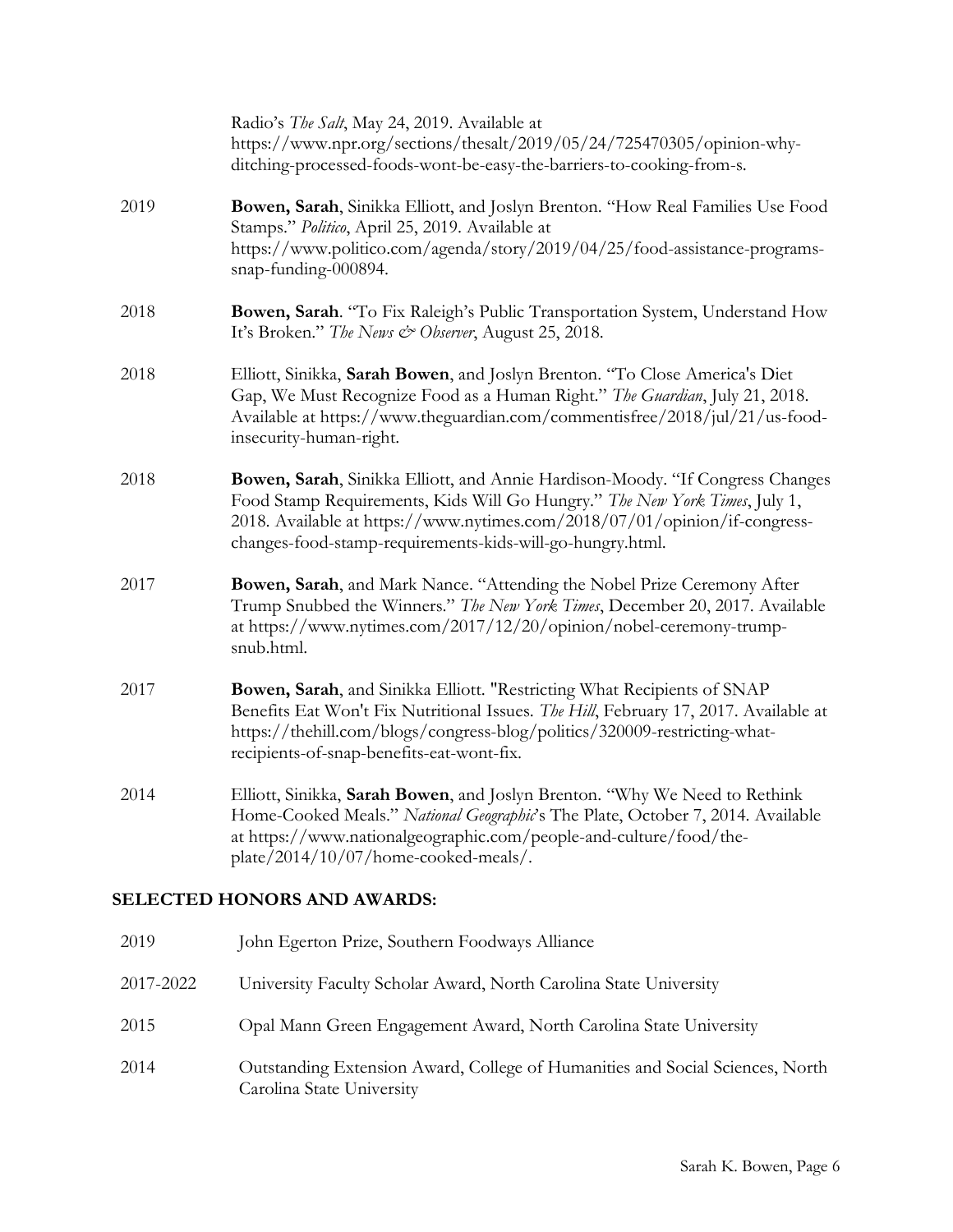| 2013 | Invited participant, Let's Move Faith and Communities meeting on childhood<br>obesity at the White House, Washington, D.C. |
|------|----------------------------------------------------------------------------------------------------------------------------|
| 2013 | Outstanding Junior Faculty Award, College of Humanities and Social Sciences,<br>North Carolina State University            |
| 2009 | Research Fellowship, Center for Inter-American Studies, Mexico City, Mexico                                                |
| 2006 | Fulbright Institute of International Education Fellowship to the European Union                                            |

## SELECTED EXTRAMURAL GRANTS:

- Bowen, Sarah (PI), and Annie Hardison-Moody (co-PI). 2020-2021. "RAPID: Effects of Responses to COVID-19 and Social Context on Food Insecurity." National Science Foundation, \$199,034.
- Bowen, Sarah (PI), Sinikka Elliott (co-PI), and Annie Hardison-Moody (co-PI). 2019-2021. "Understanding and Addressing the Roots of Child Food Insecurity: A Qualitative Longitudinal Analysis." Russell Sage Foundation, \$174,567.
- Hardison-Moody, Annie (PI), Lindsey Haynes-Maslow (co-PI), J. Dara Bloom, Lorelei Jones, Carolyn Dunn, Sarah Bowen, Jason Bocarro, Michael Kanters, Aaron Hipp, Michael Edwards, Myron Floyd, and Cintia Aguilar. 2016-2018. "A Multi-Level Approach to Prevent Obesity: Extension and Engagement in Four North Carolina Counties." Center for Disease Control, \$1,582,325.
- Reberg-Horton, Chris (PI), Wayne Robarge, J. Dara Bloom, Sarah K. Bowen, Wesley Everman, Michelle Schroeder, Alan Franzluebbers, and Nancy Creamer. 2016-2017. CEFS Long-Term Systems Research: Providing the Building Blocks for Resilient Food Production Systems. United States Department of Agriculture Sustainable Agriculture Research and Education, \$300,000.
- Bowen, Sarah (PI), Richelle Winkler (co-PI), J. Dara Bloom, and Lillian O'Connell. 2014-2016. "Contextualizing Family Food Decisions: The Role of Household Characteristics, Neighborhood Deprivation, and Local Food Environment." United States Department of Agriculture, Economic Research Service, \$39,858.
- Bowen, Sarah (PI), Sinikka Elliott (co-PI), Annie Hardison-Moody (co-PI), J. Dara Bloom, Lorelei Jones, and Susan Jakes. 2011-2016. "Community-Based Approach to Reducing Childhood Obesity in Low-Income Populations: Research to Action." United States Department of Agriculture, National Institute of Food and Agriculture, Agriculture and Food Research Initiative, \$3,026,299.
- Reberg-Horton, Chris (PI), Jean Luginbuhl, Michael Schulman, Julie Grossman, Yasmin Cardoza, David Orr, Steven Washburn, Sarah Bowen, Matt Poore, Shuijin Hu, Michelle Schroeder, and Nancy Creamer. 2012-2015. "CEFS Long-Term Systems Research: Providing the Building Blocks for Resilient Food Production Systems." United States Department of Agriculture Sustainable Agriculture Research and Education, \$299,884.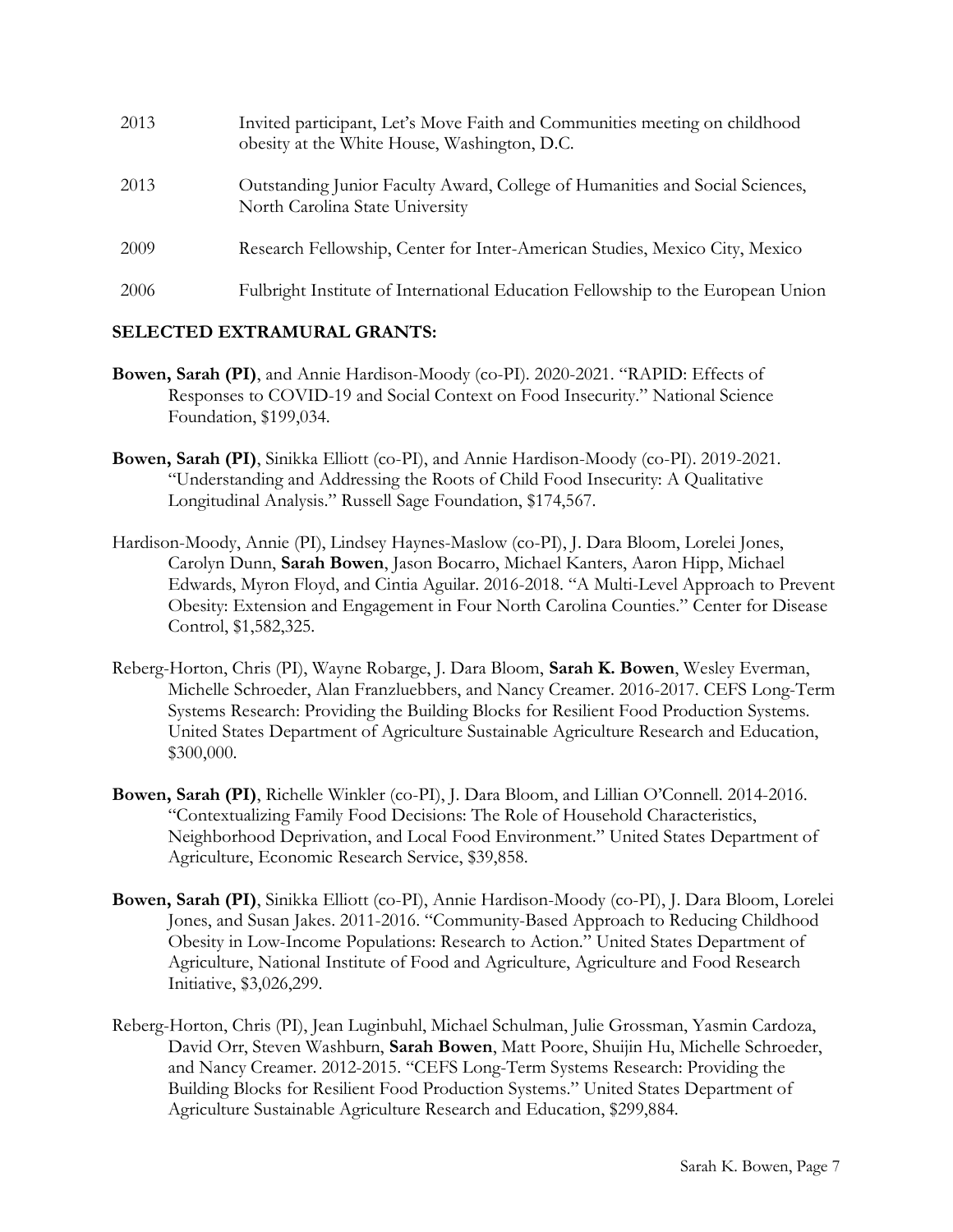- Bowen, Sarah (PI), and Kathryn De Master (co-PI). 2011-2013. "Fostering Resilience: Integrating Territory and Heritage into Emerging Agricultural Clusters in the United States." United States Department of Agriculture, National Institute of Food and Agriculture, Agriculture and Food Research Initiative, \$142,234.
- Grossman, Julie (PI), Michelle Schroeder Moreno, Wei Shi, and Sarah Bowen. 2010-2013. "Lighting Up the Black Box: Improving Legume Performance on Organic Farms by Optimizing Microbially-Mediated Plant and Soil Nitrogen Cycling Processes." United States Department of Agriculture Sustainable Agriculture Research and Education, \$192,000.

## INVITED PRESENTATIONS:

| 2019 | Bowen, Sarah, Joslyn Brenton, and Sinikka Elliot. "Pressure Cooker: Why Home<br>Cooking Won't Solve Our Problems and What We Can Do About It."<br>Center for Policy Research and Food Studies Program, Syracuse<br>University, Syracuse, NY<br>Department of Sociology, College of William & Mary, Williamsburg, VA<br>Department of Sociology, University of Maryland-College Park, College<br>Park, MD<br>Berkeley Food Institute, University of California-Berkeley, Berkeley, CA<br>٠<br>Institute for Advanced Study, University of Minnesota, Minneapolis, MN<br>$\bullet$<br>Department of Sociology, Wake Forest University, Winston-Salem, NC<br>Keynote address, 3 <sup>rd</sup> International Cook and Health Conference, |
|------|--------------------------------------------------------------------------------------------------------------------------------------------------------------------------------------------------------------------------------------------------------------------------------------------------------------------------------------------------------------------------------------------------------------------------------------------------------------------------------------------------------------------------------------------------------------------------------------------------------------------------------------------------------------------------------------------------------------------------------------|
|      | Universidade Católica Portuguesa, Lisbon, Portugal                                                                                                                                                                                                                                                                                                                                                                                                                                                                                                                                                                                                                                                                                   |
| 2018 | Bowen, Sarah. "Factors Influencing Family Food Decisions in Sweden and the<br>United States." Department of Food and Nutrition and Sport Science, University<br>of Gothenburg, Sweden.                                                                                                                                                                                                                                                                                                                                                                                                                                                                                                                                               |
| 2018 | Bowen, Sarah. "Asset Mapping as a Tool for Participatory Health Research."<br>Department of Food and Nutrition and Sport Science, University of Gothenburg,<br>Sweden.                                                                                                                                                                                                                                                                                                                                                                                                                                                                                                                                                               |
| 2016 | Bowen, Sarah. "Hipsters, Hope, and Artisanal Mezcal: The Promise and Peril of<br>Consumer-Based Movements."<br>Department of Geography, Indiana University, Bloomington, IN.<br>Department of Community and Environmental Sociology, University of<br>٠<br>Wisconsin-Madison, Madison, WI.<br>Invited lecture, Department of Sociology and Anthropology, Mary<br>$\bullet$                                                                                                                                                                                                                                                                                                                                                           |
| 2013 | Washington University, Fredericksburg, VA.<br><b>Bowen, Sarah.</b> "Terroir, Tradition, and the Politics of Protection: The Fight Over                                                                                                                                                                                                                                                                                                                                                                                                                                                                                                                                                                                               |
|      | Mezcal." Seminar on "The Reinvention of Food," Radcliffe Institute, Harvard<br>University, Boston, MA.                                                                                                                                                                                                                                                                                                                                                                                                                                                                                                                                                                                                                               |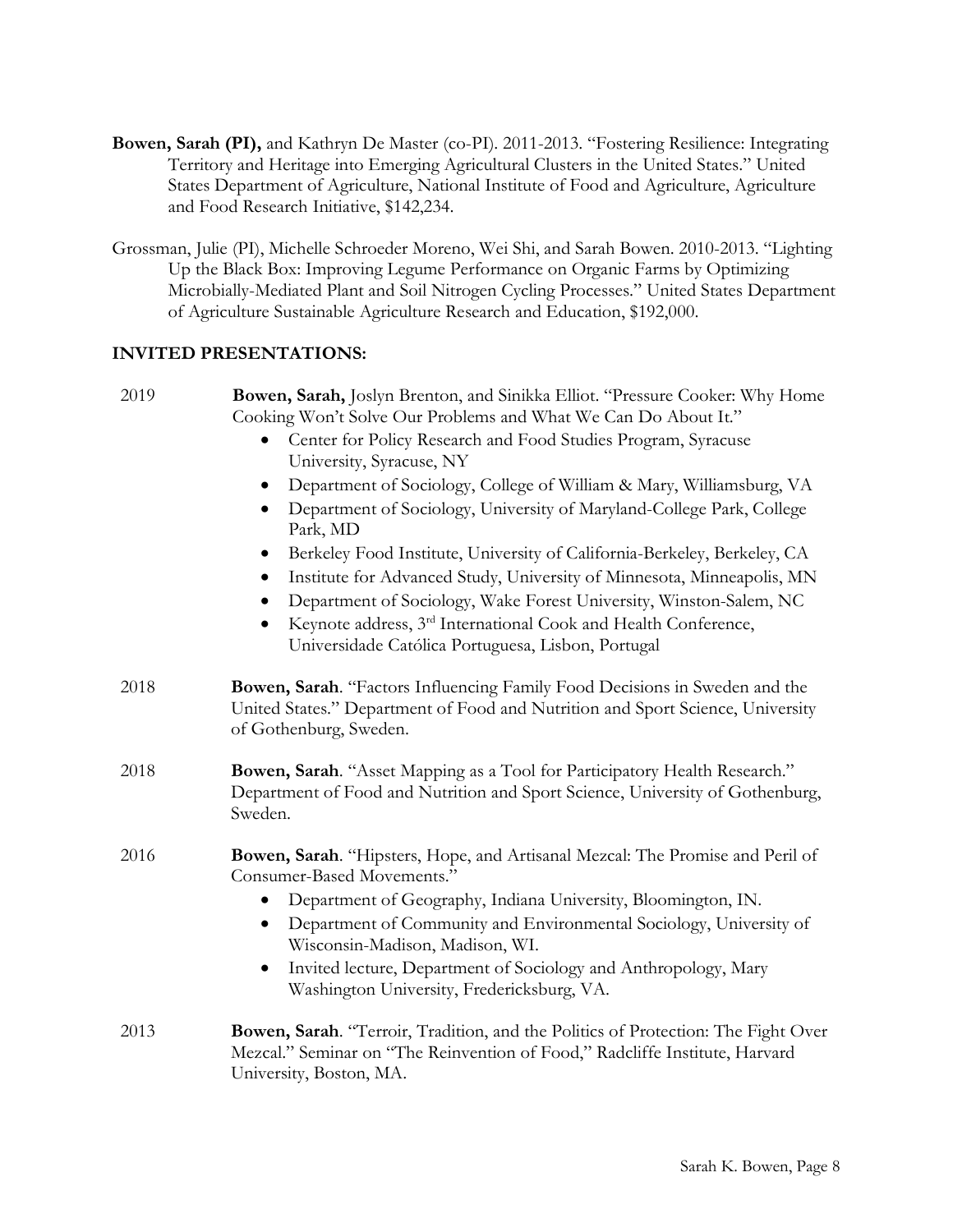| 2012                               | Bowen, Sarah, and Sinikka Elliott. "Bringing Sociology to the Table: A Case for a<br>Sociological Approach to the 'Obesity Epidemic'." Social Science Research<br>Seminar, Wake Forest University, Winston-Salem, NC.                                                                                              |  |
|------------------------------------|--------------------------------------------------------------------------------------------------------------------------------------------------------------------------------------------------------------------------------------------------------------------------------------------------------------------|--|
| 2012                               | Bowen, Sarah. "The Potential for Geographical Indications in the Global South."<br>R.J. Reynolds Symposium, "Obstacles and Opportunities: The Role of Law in<br>Doing Business in New and Old Economies in the Global Marketplace," North<br>Carolina Central University, Durham, NC.                              |  |
| 2010                               | Bowen, Sarah. "Protecting Traditions or Institutionalizing Power? The Case of<br>Mezcal." Workshop on "Markets as Commons: Developing a Comparative<br>Framework for Investigating Cultural Resources in Regional Economies,"<br>University of North Carolina-Chapel Hill, Chapel Hill, NC.                        |  |
| 2010                               | Bowen, Sarah, and Kathryn De Master. "Heritage, Identity, and the Construction<br>of Quality among Cheese Producers in the United States and France."<br>International Symposium on World Milk Cultures/Cultures des Laits du Monde,<br>Paris, France.                                                             |  |
| 2009                               | Bowen, Sarah. "Las IG Como Herramienta de Desarrollo: Lecciones de los Casos<br>del Tequila y del Mezcal." Seminar on "Sistemas Agroalimentarios Locales en<br>México: Identidad Territorial, Construcción de Capital Social, e Instituciones,"<br>Jiquilpán, Mexico.                                              |  |
| 2009                               | Bowen, Sarah. "L'Importance des Hommes Dans les Démarches Collectives:<br>Une Comparaison Entre Deux AOCs." Keynote address, General Assembly of the<br>Conseil National des Appellations d'Origine Laitières, Tours, France.                                                                                      |  |
| 2009                               | Bowen, Sarah. "Las Indicaciones Geográficas y el Desarrollo Territorial." 2009.<br>Invited lecture, Center for Interdisciplinary Studies in Science and Humanities,<br>Universidad Nacional Autónomo de México, Mexico City, Mexico.                                                                               |  |
| SELECTED CONFERENCE PRESENTATIONS: |                                                                                                                                                                                                                                                                                                                    |  |
| 2019                               | Bowen, Sarah, Sinikka Elliott, and Annie Hardison-Moody. "How Deportation<br>and the Fear of Deportation Exacerbate Food Insecurity." Annual Meeting of the<br>American Sociological Association, New York, NY.<br>Also presented at the 2019 Annual Meeting of the Southern Sociological<br>Society, Atlanta, GA. |  |
| 2010                               | Martin Blake Lillian MacMall Sarah Rowsen and Civildre Elliott "Taste and                                                                                                                                                                                                                                          |  |

- 2019 Martin, Blake, Lillian MacNell, Sarah Bowen, and Sinikka Elliott. "Taste and Waste: Elementary and Middle School Children's Experiences with School Lunch." Annual Meeting of the Society for the Study of Social Problems, New York, NY.
- 2019 Bowen, Sarah, Annie Hardison-Moody, Emilia Cordero Oceguera, and Rebecca Shisler. Addressing and Preventing Food Insecurity among NC State Students: An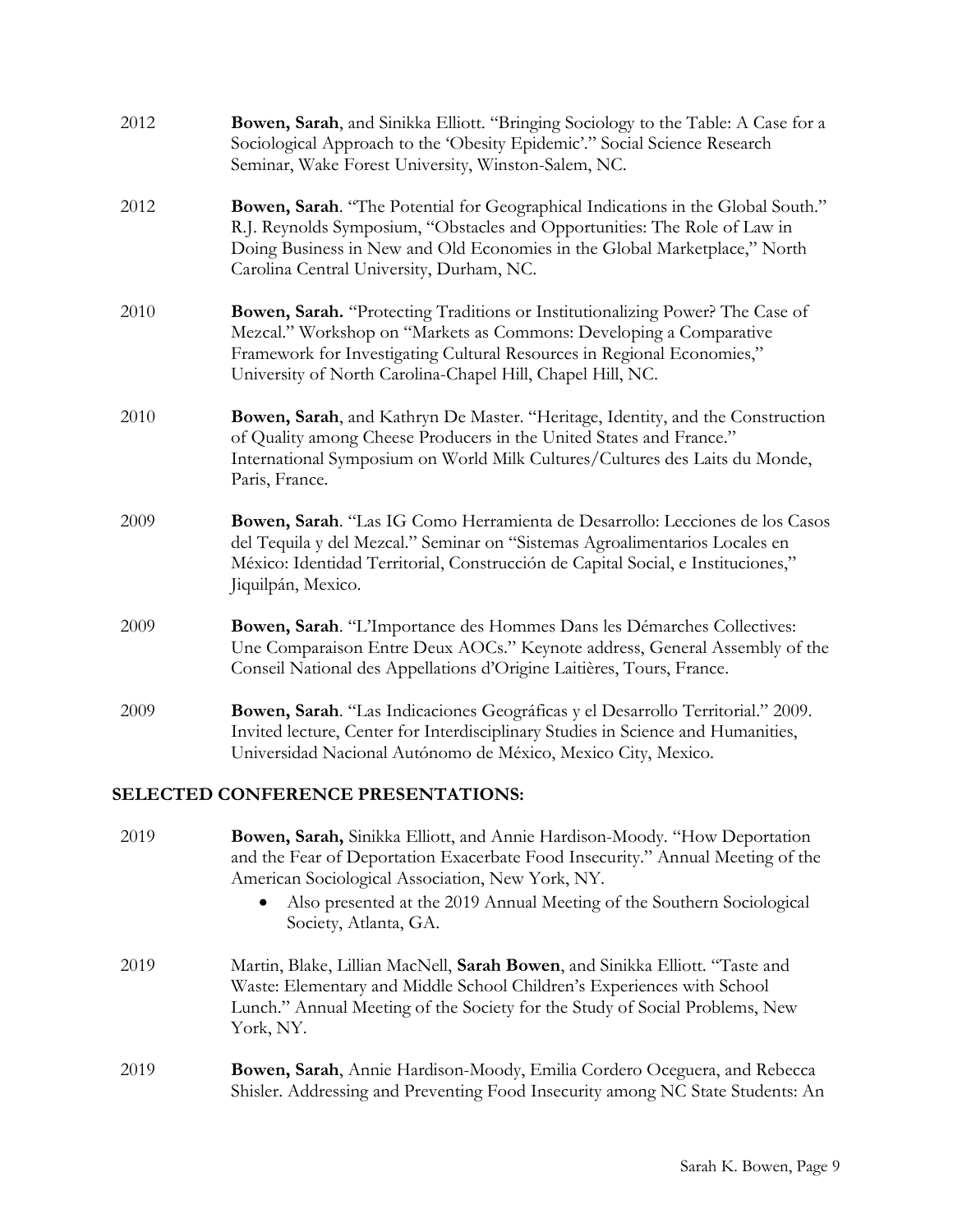|      | Asset-Based Approach. Annual Meeting of the Rural Sociological Society,<br>Richmond, VA.                                                                                                                                                                                                                                      |
|------|-------------------------------------------------------------------------------------------------------------------------------------------------------------------------------------------------------------------------------------------------------------------------------------------------------------------------------|
| 2018 | Bowen, Sarah, Sinikka Elliott, Annie Hardison-Moody, and J. Dara Bloom.<br>"Rethinking the Idea of Acculturation Among Latino Immigrants." Annual<br>Meeting of the American Sociological Association, Philadelphia, PA.                                                                                                      |
| 2018 | Elliott, Sinikka, Sarah Bowen, and Annie Hardison-Moody. "Low-Income<br>Families, SNAP, and the Trump Administration's War on the Poor." Mini-<br>Conference, "Consumers and Consumption" Section, American Sociological<br>Association, Philadelphia, PA.                                                                    |
| 2017 | Elliott, Sinikka, Sarah Bowen, Annie Hardison-Moody, and Joslyn Brenton.<br>"Promises and Challenges of Intersectional Food Justice Research and Praxis."<br>Annual Meeting of the American Sociological Association, Montreal, Canada.                                                                                       |
| 2017 | Mycek, Mari Kate, J. Dara Bloom, Annie Hardison-Moody, Sarah Bowen, and<br>Michael Schulman. "Challenging Assumptions: Healthy Food from the Immigrant<br>and Refugee Perspective." Annual Meeting of the Rural Sociological Society,<br>Columbus, OH.                                                                        |
| 2017 | Brenton, Joslyn, Sinikka Elliott, and Sarah Bowen. "Conceptualizing and<br>Enacting the Ideal Meal at the Intersection of Race, Class, and Gender." Annual<br>Meeting of the Eastern Sociological Society, Philadelphia, PA.                                                                                                  |
| 2016 | Bowen, Sarah. "Las DO, el Desarrollo Territorial, y las Relaciones de Poder:<br>Lecciones del Caso del Mezcal" (Denominations of Origin, Territorial<br>Development, and Power Relations: Lessons from the Case of Mexico). Annual<br>Meeting of the Network on Localized Agri-food Systems (Mexico), Mexico City,<br>Mexico. |
| 2016 | Bowen, Sarah, and Sinikka Elliott. "Making Do In Tight Times: Low-Income<br>Mothers' Experiences of Food Insecurity." Annual Meeting of the Rural<br>Sociological Society, Toronto, Canada.                                                                                                                                   |
| 2016 | Bloom, J. Dara, and Sarah Bowen. "Addressing the Root Causes of Hunger: The<br>Evolving Role of Emergency Food Provisioning." Annual Meeting of the Rural<br>Sociological Society, Toronto, Canada.                                                                                                                           |
| 2016 | Bowen, Sarah, J. Dara Bloom, Michele Scott, and Molly Lutton. "Making<br>Markets Fair: Challenges from Farmers' Perspectives." Annual Meeting of the<br>Rural Sociological Society, Toronto, Canada.                                                                                                                          |
| 2016 | Bowen, Sarah. "Terroir, Tradition, and Colonial Legacies in Mexico's Mezcal<br>Industry." Annual Meeting of the International Rural Sociological Association,<br>Toronto, Canada.                                                                                                                                             |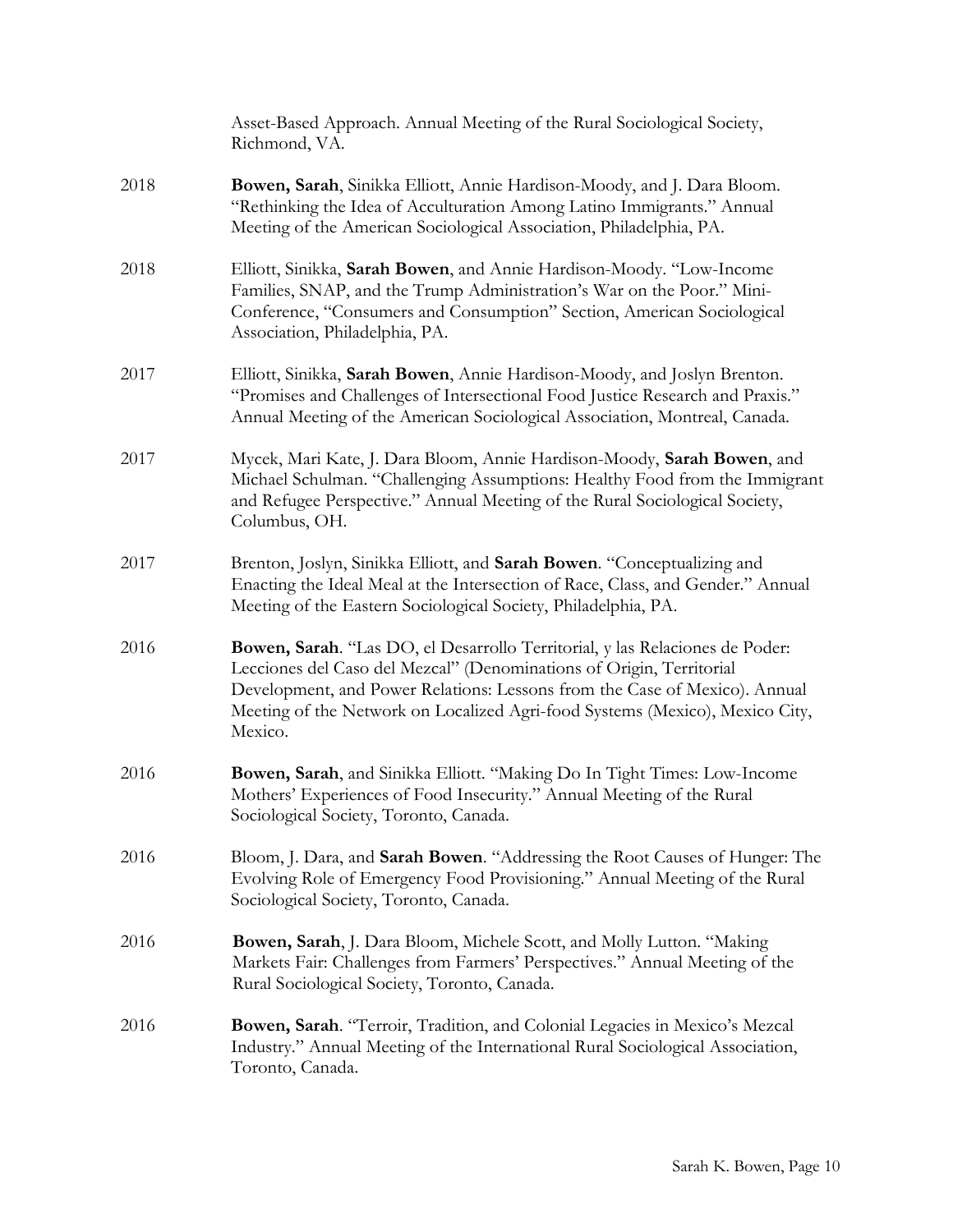| 2016 | Elliott, Sinikka, Sarah Bowen, Joslyn Brenton, and Annie-Hardison Moody.<br>"Intersectionality and Food Justice: Lessons from a Community-Based,<br>Participatory Project about Maternal Foodwork." Annual Meeting of the<br>Association for the Study of Food and Society, Toronto, Canada. |
|------|----------------------------------------------------------------------------------------------------------------------------------------------------------------------------------------------------------------------------------------------------------------------------------------------|
| 2016 | García-Grandón, Daniela, Sarah Bowen, and Sinikka Elliott. "Transnational<br>Localities: Latina Immigrant Women and Alternative Food Systems in the United<br>States." International Conference of the Network on Localized Agri-food Systems,<br>Stockholm, Sweden.                         |
| 2015 | Bowen, Elizabeth, Sarah Bowen, and Anamika Barman-Adhikari. "Widespread<br>Food Insecurity among Residents of Single Room Occupancy Housing:<br>Implications for Food, Income, and Housing Policy." Annual Meeting of the<br>American Public Health Association, Chicago, IL.                |
| 2015 | Hardison-Moody, Annie, Lillian MacNell, Sarah Bowen, and Sinikka Elliott.<br>"Low-Income Mothers Discuss the Benefits and Barriers of Breastfeeding."<br>Annual Meeting of the American Public Health Association, Chicago, IL.                                                              |
| 2015 | Bowen, Sarah, Sinikka Elliott, Daniela García-Grandon, and Helen Herrera.<br>"Crossing Borders, Blurring Boundaries: Food, Family, and Identity within<br>Immigrant Families." Annual Meeting of the Eastern Sociological Society, New<br>York, NY.                                          |
| 2015 | McKelvy, Josephine, Sinikka Elliott, and Sarah Bowen. "Finding Time in<br>Ethnography." Annual Meeting of the Eastern Sociological Society, New York,<br>NY.                                                                                                                                 |
| 2015 | Elliott, Sinikka, and Sarah Bowen. "Risky Feeding: Low-Income Mothers and<br>Children's Bodies Under Surveillance." Annual Meeting of the Eastern<br>Sociological Society, New York, NY.                                                                                                     |
| 2014 | Bowen, Sarah, Sinikka Elliott, and Joslyn Brenton. "Cooking Under Fire: Food<br>Work Among Low-Income Mothers." Annual Meeting of the American<br>Sociological Association, San Francisco, CA.                                                                                               |
| 2014 | O'Connell, Lillian, Sarah Bowen, and Sinikka Elliott. "Beyond the Garden Gate:<br>Connections between Home Gardens, Food Security, and Social Justice." Annual<br>Meeting of the Rural Sociological Society, New Orleans, LA.                                                                |
| 2014 | Johnson, Cassandra, Sarah Bowen, Sinikka Elliott, and Annie Hardison-Moody.<br>"Dietary Intake of Key Food and Beverage Groups Among a Diverse Sample of<br>Low-Income and Food-Insecure Mothers." Annual Meeting of the Society for<br>Nutrition Education and Behavior, Milwaukee, WI.     |
| 2013 | Elliott, Sinikka, and Sarah Bowen. "Just Two More Bites: Family Food<br>Negotiations, Power Dynamics, and Mother Blame." Annual Meeting of the<br>National Women's Studies Association, Cincinnati, OH.                                                                                      |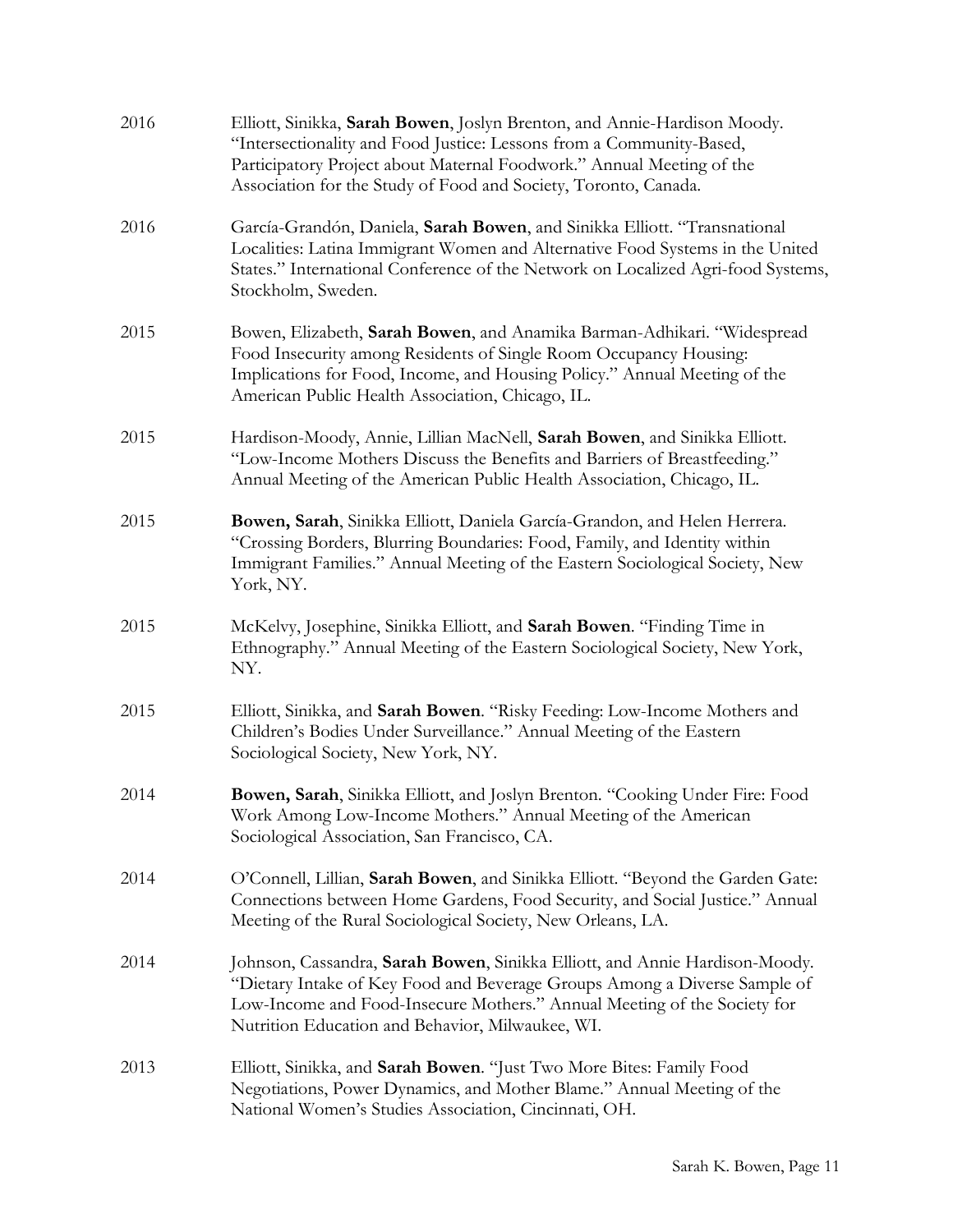| 2013 | Bowen, Sarah, Annie Hardison-Moody, Sinikka Elliott, and Kathryn Rosenbaum.<br>"Engaging Community Voices: An Assets-Based Approach to Research and<br>Action on Healthy Foods & Safe Places to be Active." Annual Meeting of the<br>American Public Health Association, Boston, MA. |
|------|--------------------------------------------------------------------------------------------------------------------------------------------------------------------------------------------------------------------------------------------------------------------------------------|
| 2012 | Bowen, Sarah, and Sinikka Elliott. "Bringing Sociology to the Table: A Case for a<br>Sociological Approach to the "Obesity Epidemic." Annual Meeting of the<br>American Sociological Association, Denver, CO.                                                                        |
| 2012 | Bowen, Sarah, and Daniel Auerbach. "Food Access, Food Justice, and<br>Communities: Integrating Participatory Research into Undergraduate Classes."<br>Annual Meeting of the Rural Sociological Society, Chicago, IL.                                                                 |
| 2012 | Bowen, Sarah, and Sinikka Elliott. "What's For Dinner? Examining Family<br>Foodwork within Contested Food Environments." Annual Meeting of the<br>Southern Sociological Society, New Orleans, LA.                                                                                    |
| 2010 | Bowen, Sarah. "Re-Locating Embeddedness: A Critical Analysis of the Comté<br>Supply Chain." Annual Meeting of the American Sociological Association, Atlanta,<br>GA.                                                                                                                 |
| 2010 | Bowen, Sarah. "Constructing Quality and Embedding Markets: An Analysis of<br>the Tequila and Mezcal Commodity Chains." Annual Meeting of the Rural<br>Sociological Society, Atlanta, Georgia.                                                                                        |
| 2009 | Bowen, Sarah. "The Politics, Priorities, and Privileges of Cheese Syndicates and<br>Consortia: The Comité Interprofessionel du Gruyère de Comté. "Workshop on<br>Artisanal Cheeses, Schumacher College, Devon, England.                                                              |
| 2009 | Bowen, Sarah. "A Transatlantic Divide? Competing Understandings of Locality<br>in the United States and Europe." Annual Meeting of Association for the Study of<br>Food and Society, State College, PA.                                                                              |
| 2009 | Bowen, Sarah, and Kathryn De Master. "Happy Cows? Consuming Heritage as a<br>New Dimension of Quality Production. Annual Meeting of the Association of<br>American Geographers, Las Vegas, NV.                                                                                       |
| 2008 | <b>Bowen, Sarah</b> . "Geographical Indications and Rural Development: A<br>Comparison of Two Cases." International Conference of the Network on<br>Localized Agri-food Systems, Mar del Plata, Argentina.                                                                           |
| 2008 | <b>Bowen, Sarah</b> , and Kathryn De Master. "New Rural Livelihoods or Museums of<br>Production? Quality Food Initiatives in Practice." Annual Meeting of the<br>Association for the Study of Food and Society, New Orleans, LA.                                                     |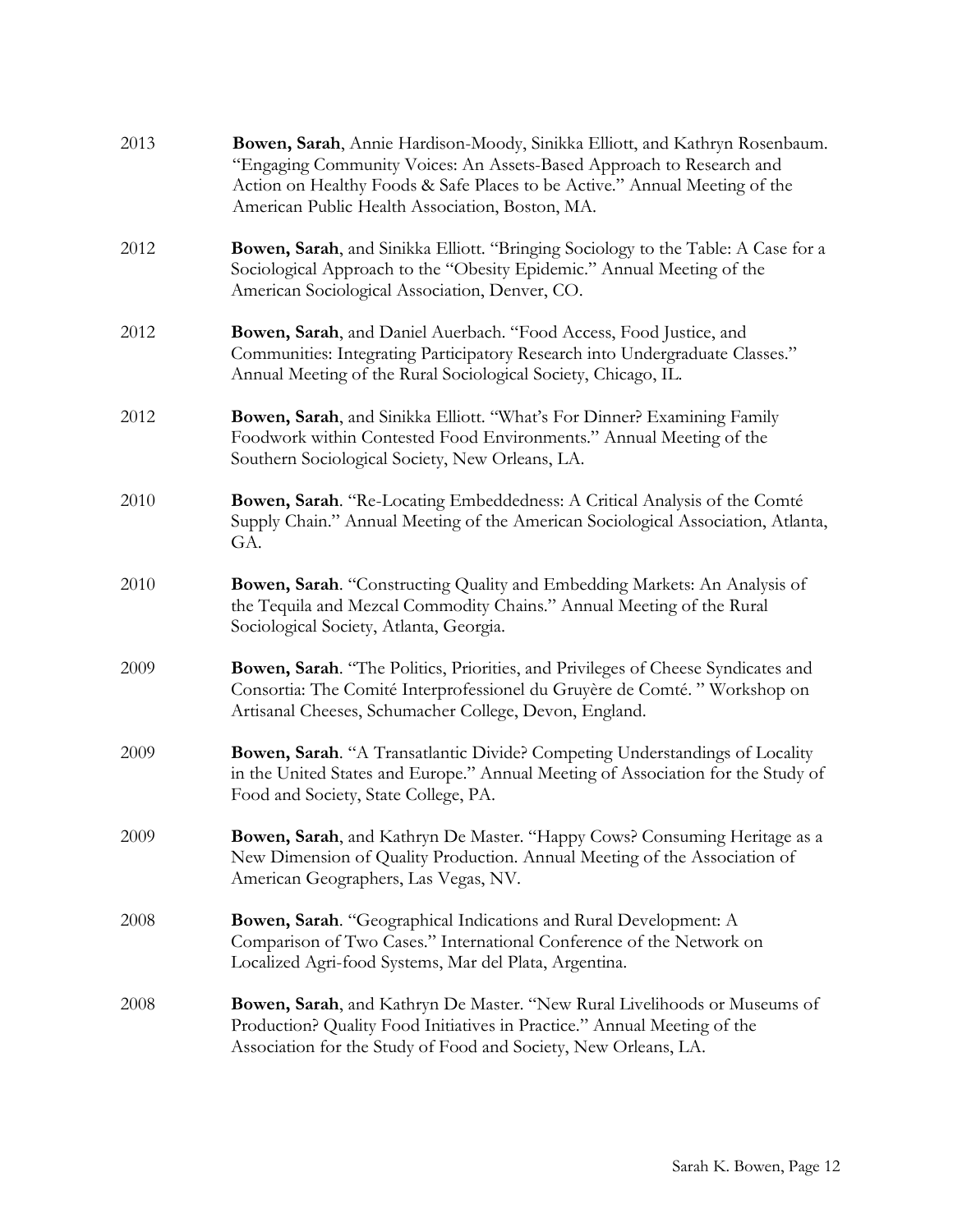| 2008 | Bowen, Sarah. "Definitions of Quality, Geographical Indications, and Power<br>Dynamics: The Case of Tequila." Annual Meeting of the Law and Society<br>Association, Montreal, Canada.                                                       |
|------|---------------------------------------------------------------------------------------------------------------------------------------------------------------------------------------------------------------------------------------------|
| 2008 | Bowen, Sarah. "Localizing Production within the Framework of Globalization:<br>Geographical Indications and the Case of Tequila." Annual Meeting of the<br>American Sociological Association, New York, NY.                                 |
| 2007 | Bowen, Sarah. "Geographical Indications: Promoting Local Products in a Global<br>Market." Annual Meeting of the Rural Sociological Society, Santa Clara, CA.                                                                                |
| 2007 | Bowen, Sarah. "Las Indicaciones Geográficas y sus Contribuciones al Desarrollo<br>Rural: Una Comparación entre América Latina y Europa." Annual Meeting of the<br>European Council for Social Research on Latin America, Brussels, Belgium. |
| 2006 | Bowen, Sarah, and Ana Valenzuela Zapata. "Denominations of Origin and<br>Socioeconomic and Ecological Sustainability: The Case of Tequila." International<br>Conference of the Network on Localized Agri-food Systems, Baeza, Spain.        |
| 2005 | Nowak, Pete, Sarah Bowen, and Perry Cabot. "Disproportionality as a<br>Framework for Linking Social and Biophysical Systems." Annual Meeting of the<br>Rural Sociological Society, Tampa, FL.                                               |
| 2005 | Bowen, Sarah. "Tequila Production and Farmers' Perceptions of Environmental<br>Risk in Jalisco, Mexico." International Symposium on Society and Resource<br>Management, Östersund, Sweden.                                                  |
| 2004 | Bowen, Sarah. "Socioeconomic Forces Driving the Expansion of Blue Agave<br>Cultivation in the 'Zona Sur,' Jalisco, Mexico." Annual Meeting of the Rural<br>Sociological Society, Sacramento, CA.                                            |

## TEACHING EXPERIENCE:

## North Carolina State University, Raleigh, North Carolina (2008 – present):

Food and Society (undergraduate) Sociology of Agriculture and Rural Society (undergraduate) Sociology of International Development (undergraduate) Sociological Writing (undergraduate) Sociology of Food Systems (graduate) Food and Inequality (graduate) Advanced Qualitative Methods (graduate) Communities and Globalization (graduate) Comparative Societies (graduate)

## OTHER RELEVANT EXPERIENCE: